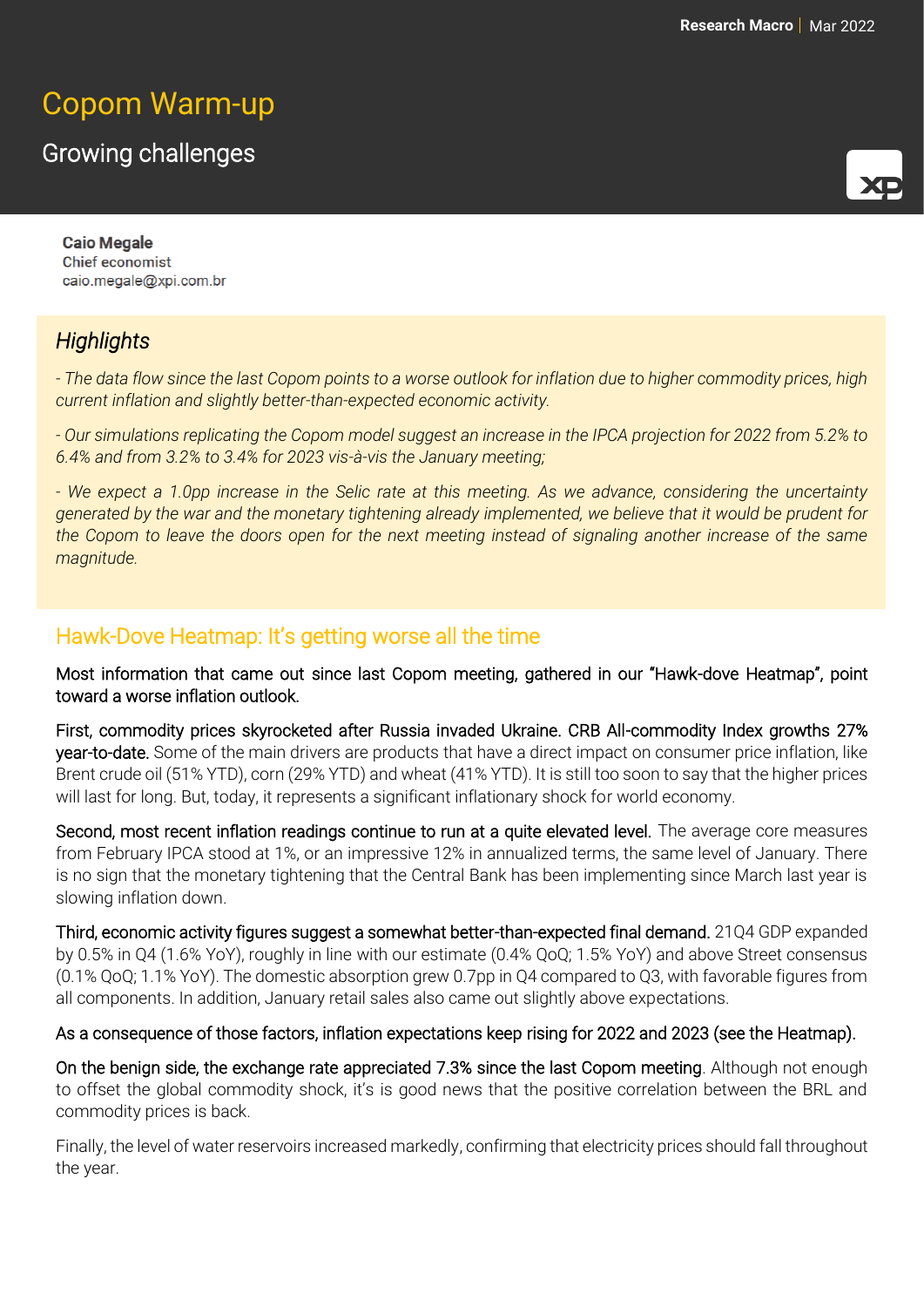

All in all, the Copom members are most likely even more worried about the inflation outlook in their last meeting.







| <b>Variables</b>               | Aug-21  | <b>Sep-21</b> | <b>Oct-21</b> | <b>Dec-21</b> | Jan-22 | <b>Mar-22</b> | <b>Comment</b>                                     |  |
|--------------------------------|---------|---------------|---------------|---------------|--------|---------------|----------------------------------------------------|--|
| Exchange rate (Ptax)           | 5.2     | 5.3           | 5.6           | 5.7           | 5.4    | 5.0           | Positive correlation with commodities is good news |  |
| Ex-ante real interest rate (%) | 3.1     | 3.7           | 5.5           | 6.1           | 6.7    | 7.3           | Significant increase, worse financial conditions   |  |
| GDP 2021 Fcst (%, Focus)       | 2.1     | 1.6           | 1.4           | 0.5           | 0.3    | 0.5           | Final demand a bit better                          |  |
| GDP 2022 Fcst (%, Focus)       | 2.5     | 2.2           | 2.0           | 1.9           | 1.5    | 1.4           | Marginally worse                                   |  |
| Output gap                     | $-2.0$  | $-1.8$        | $-1.7$        | $-1.7$        | $-1.8$ | $-1.7$        | Output gap should remain negative for longer       |  |
| IPCA 12m (%)                   | 8.4     | 9.7           | 10.3          | 10.7          | 10.1   | 10.5          | Pressed and diffuse current inflation              |  |
| Core IPCA annualized 3MMA      | 8.1     | 9.0           | 9.8           | 9.3           | 8.5    | 9.8           | No relieve whatsoever                              |  |
| IGP-M 12m (%)                  | 35.8    | 31.1          | 26.9          | 18.9          | 17.8   | 18.2          | Additional cost pressure on the pipeline           |  |
| IPCA 2022 Fcst (Focus, %)      | 3.81    | 4.10          | 4.4           | 5.2           | 5.4    | 6.5           | Worsening, with the additional cost shock          |  |
| IPCA 2023 Fcst (Focus, %)      | 3.25    | 3.25          | 3.3           | 3.5           | 3.5    | 3.7           | Drifting away from the target                      |  |
| CDS <sub>5y</sub>              | 178.0   | 196.9         | 227.4         | 222.2         | 213.1  | 223.4         | Has stabilized at a relatively high level          |  |
| Treasury 10y (%)               | 1.3     | 1.4           | 1.6           | 1.4           | 1.8    | 2.1           | Higher rates ahead                                 |  |
| <b>Brent US\$</b>              | 76.3    | 75.3          | 86.2          | 71.9          | 89.9   | 111.0         | At 14-year highs                                   |  |
| <b>CRB CMDT Index</b>          | 562.2   | 555.5         | 568.3         | 568.8         | 584.0  | 628.0         | Commodities rising across the board                |  |
| Occupation of ICU beds         | 49.9    | 32.6          | 27.5          | 36.0          | 64.0   | 41.0          | Normalizing                                        |  |
| Deaths by Covid (mm7d)         | 987.0   | 532.0         | 337.0         | 214.0         | 627.0  | 653.5         | Normalizing                                        |  |
| Mobility index (Google)        | $-10.0$ | $-7.0$        | $-3.0$        | 1.0           | $-6.0$ | $-5.0$        | Normalizing                                        |  |
| Reservoirs levels (%)          | 26.1    | 19.9          | 17.2          | 19.6          | 33.6   | 59.2          | Electricity prices to fall this year               |  |

\*The shades definition takes into account the historical evolution of the indicator, and a judgment component of the XP Macro team

## BCB model: Higher forecasts due to rising commodity prices and expectations

At the last Copom meeting, the inflation forecasts in the BCB base scenario were 5.4% for 2022 and 3.2% for 2023.

Since then, the median of Selic rate forecasts in the Focus survey rose from 11.25% to 12.75% in 2022 (end of period) and from 8.0% to 8.75% for 2023. The exchange rate strengthened to R\$5.05/US\$ from R\$5.45/US\$. Inflation expectations, also from BCB's Focus survey, edged up from 5,4% to 6,5% for 2022, and from 3.5 to 3,7% for 2023.

While tighter monetary policy and stronger FX contribute to reduce inflation forecast; rising inflation expectations and commodity prices act in the other direction. The net effect on market-price inflation in 2022 (75% of IPCA) is +0.64 pp (see table).

Regulated price inflation forecast (25% of IPCA) should also rise for this year - from 6.6% to 8.2% - due to the rise in oil prices, which significantly changes the Copom's fuel price forecast.

All considered, the IPCA forecast for 2022 in the baseline scenario should rise to 6.4% from 5.4%.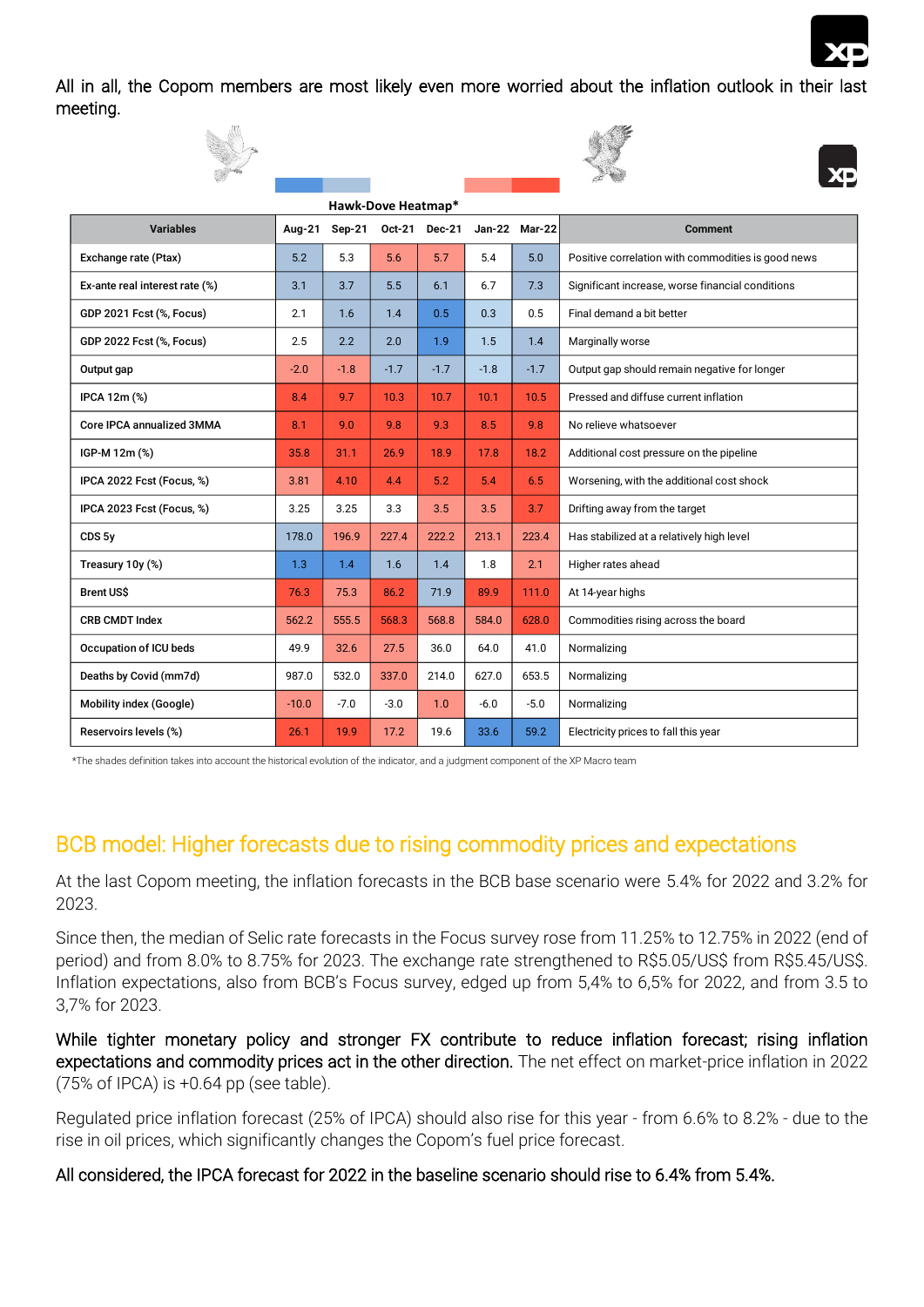

#### The forecast for 2023 also increase, but to a lesser extent since higher Selic rate trajectory offset part of the

current inflationary shock. We believe the Copom's IPCA forecast for next year will increase to 3.4% from 3.2% in February.

| <b>Brazilian Central Bank: Base Scenario</b> |                          |                          |             |                 |                          |               |  |  |  |  |  |
|----------------------------------------------|--------------------------|--------------------------|-------------|-----------------|--------------------------|---------------|--|--|--|--|--|
|                                              |                          | 2022                     |             | 2023            |                          |               |  |  |  |  |  |
|                                              | <b>Previous</b>          | <b>This</b>              | Impact on   | <b>Previous</b> | <b>This</b>              | <b>Impact</b> |  |  |  |  |  |
|                                              | Copom                    | Copom                    | <b>IPCA</b> | Copom           | Copom                    | on IPCA       |  |  |  |  |  |
| Market-set prices(I)                         | 5.0                      | 5.9                      | 0.64        | 2.5             | 2.5                      | 0.00          |  |  |  |  |  |
| Exchange rate                                | 5.5                      | 5.1                      | $-0.73$     | 5.5             | 5.1                      | $-0.04$       |  |  |  |  |  |
| <b>CRB</b>                                   | 583.7                    | 627.3                    | 0.59        |                 |                          |               |  |  |  |  |  |
| Interest rate Selic (year-end)               | 11.8                     | 12.8                     | $-0.03$     | 8.0             | 8.8                      | $-0.30$       |  |  |  |  |  |
| Inflation expectations*                      | 5.4                      | 6.5                      | 0.66        | 3.5             | 3.7                      | 0.15          |  |  |  |  |  |
| Inertia                                      | $\overline{\phantom{a}}$ | $\overline{\phantom{0}}$ | 0.00        |                 | $\overline{\phantom{0}}$ | 0.19          |  |  |  |  |  |
| Monitored price (II)                         | 6.6                      | 8.2                      | 0.39        | 5.4             | 6.2                      | 0.21          |  |  |  |  |  |
| $IPCA (I + II)$                              | 5.4                      | 6.4                      | 1.0         | 3.2             | 3.4                      | 0.2           |  |  |  |  |  |

\* Focus survey - reference period March 11st 2022

## Policy decision and Communication: one, and on

We believe the Copom will hike the Selic rate by 1pp (100 bps) this week to 11.75%. It is a slower pace than in the previous two meetings, as explicitly signaled by the official communication. But it is still a historically significant step, especially considering that the policy rate is already at a contractionary level.

#### Considering the uncertainty created by the war and the already implemented monetary tightening, we believe it would be prudent for the Copom to leave doors open for the next meeting instead of signaling another hike of the same magnitude.

A possible wording for the post-meeting statement's policy paragraphs would be:

Taking into account the reference scenario, the balance of risks, and the broad array of available information, the Copom unanimously decided to increase the Selic rate by 1.050 p.p. to 110.75% p.a. The Committee judges that this decision reflects its reference scenario for prospective inflation, a higher-than-usual variance in the balance of risks and is consistent with the convergence of inflation to its target throughout the relevant horizon for monetary policy, which includes 2022 and, to a larger degree, 2023. Without compromising its fundamental objective of ensuring price stability, this decision also implies smoothing of economic fluctuations and fosters full employment.

The Committee considers that, given the increase in its inflation projections and in the risk of a deanchoring of long-term expectations, it is appropriate to keep advancinge the process of monetary tightening significantly into the restrictive territory. The Committee emphasizes that it will persist in its strategy until the disinflation process and the expectation anchoring around its targets consolidate.

For its next steps, the Committee foresees the monetary tightening cycle to continue. Considering the high geopolitical uncertainty, the pace will be adjusting according to how the economic scenario evolves as adequate, at this moment, a reduction in the pace of adjustment of the interest rate. This indication reflects the stage of the tightening cycle as its cumulative effects will manifest themselves over the relevant horizon. The Copom emphasizes that its future policy steps could be adjusted in order to ensure the convergence of inflation towards its targets, taking into account the stage of the tightening cycle and will depend on the evolution of economic activity, onas well as the balance of risks, and on inflation expectations and projections for the relevant horizon for monetary policy.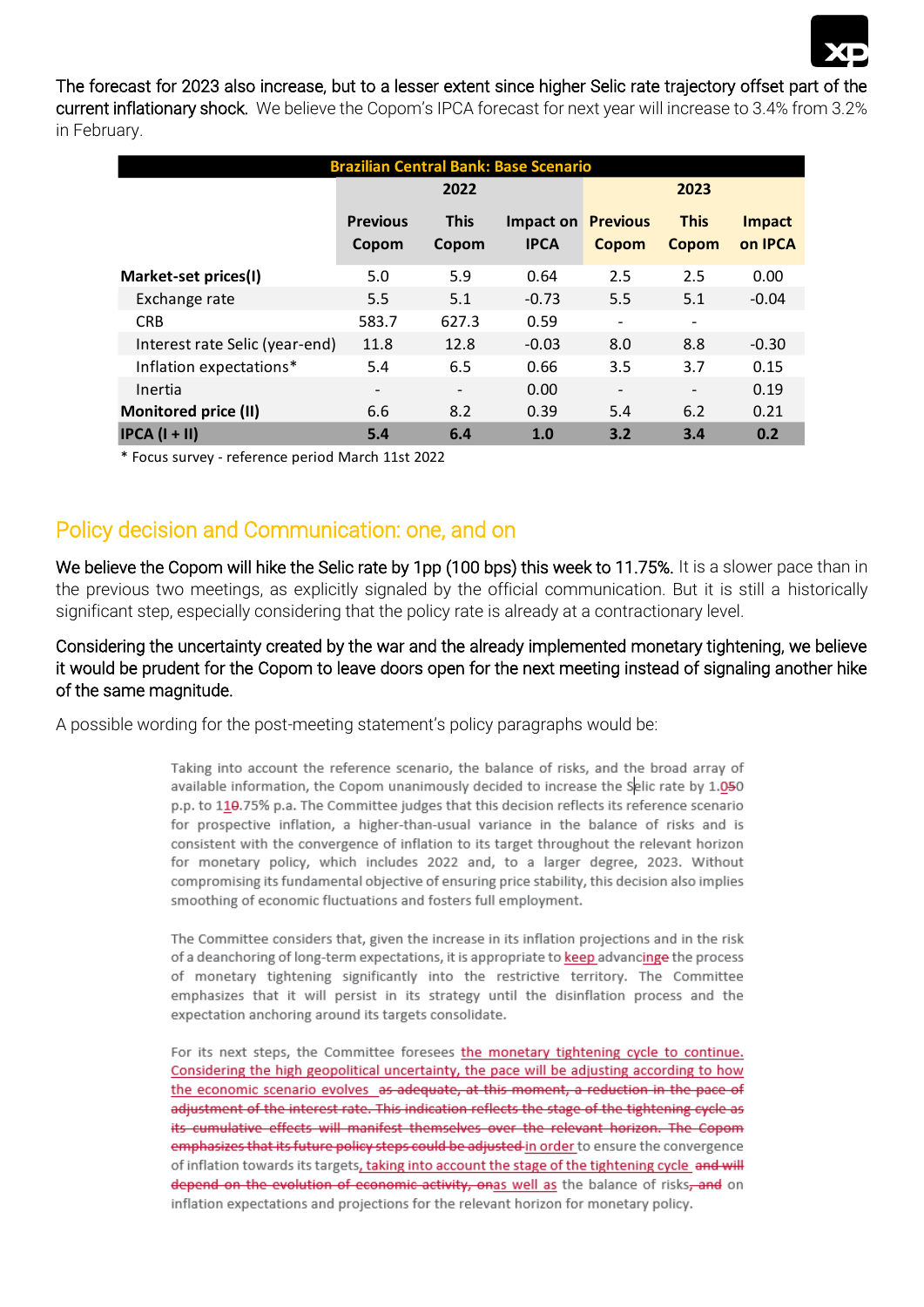

## XP view: High interest rates for longer

We believe the war will not change Copom's flight plan regarding the terminal interest rate, even if this worsens the inflation outlook. We assess that the Selic rate is already at a quite restrictive level. Thus, the monetary authority is more likely to read it as a supply shock, accepting higher inflation for some time. We keep our forecast that the Selic rate will peak at 12.75%.

On the other hand, the renewed rise in costs should require greater persistence of monetary policy to ensure the convergence of inflation to the target path. We now believe that it will take longer for the BCB to find room for cut rates this year.

Naturally, if the commodity shock proves to be more intense and prolonged than that contemplated in our scenario - for example, we project an average price of Brent oil this year at 105 dollars a barrel, as described here - the Copom may choose to go beyond of 12.75% this year.